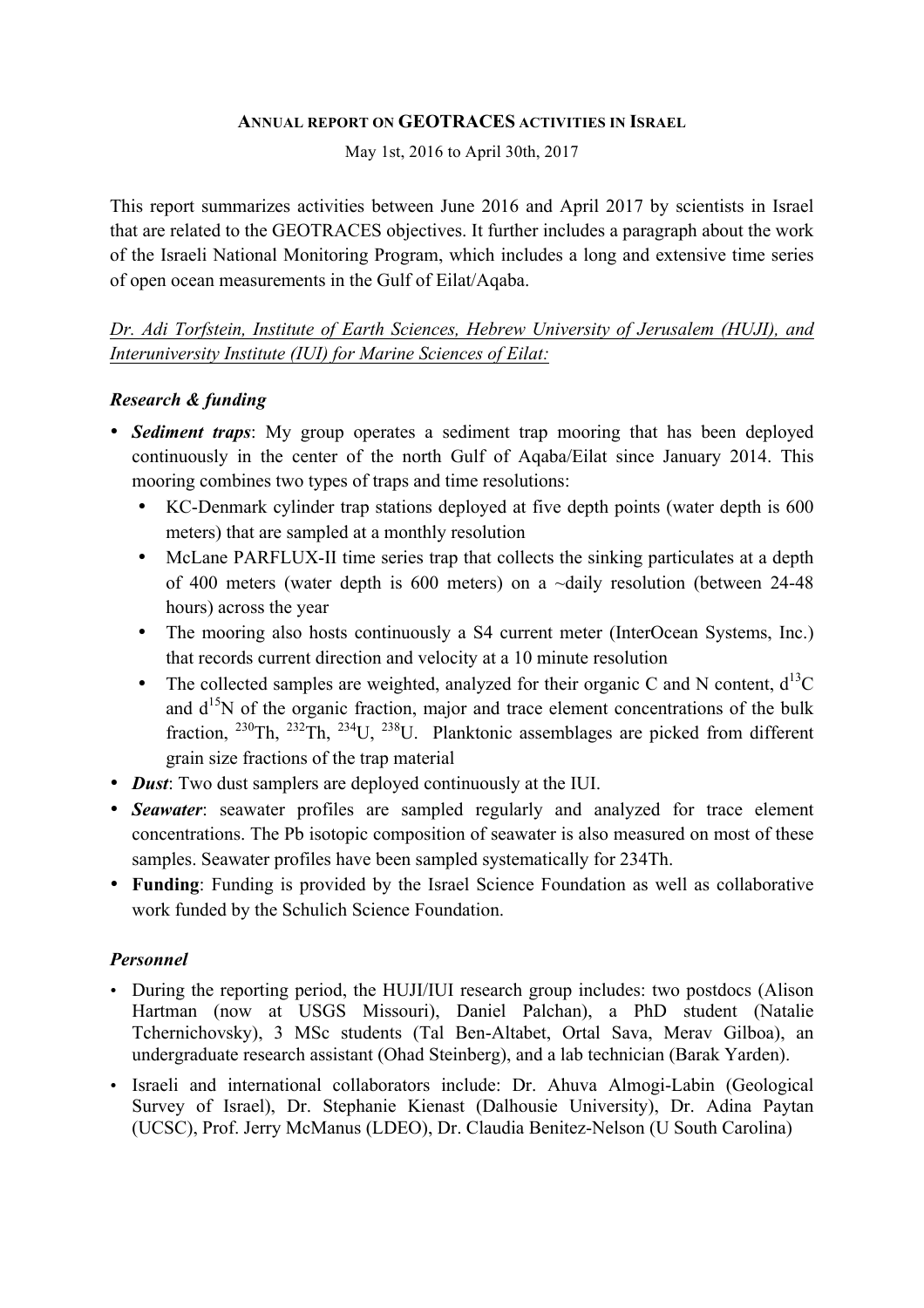### *Related publications*

- Torfstein A., Teutsch N., Tirosh O., Shaked Y., Rivlin T., Zipori A., Stein M., Lazar B. and Erel Y. (submitted after revision) Chemical characterization of atmospheric dust from a weekly time series in the north Red Sea between 2006-2010. Geochimica et Cosmochimica Acta.
- Torfstein A. and Kienast S.S (in review) No correlation between atmospheric dust and surface ocean chlorophyll-a in the oligotrophic Gulf of Aqaba, northern Red Sea.

#### *Other sampling equipment and facilities at IUI*

- A clean lab (class 1000) includes two class 100 workstations, a Teflon coated acid purification system (Analab), two Teflon coated hotplates (Analab), a mq water system, a prepFAST-MC system.
- Eight Teflon coated GO-Flo bottles (12 Liters each), for trace element seawater sampling.
- One McLane WTS-Large Volume pump, 142 mm diameter, LV04.

Prof. Yeala Shaked, Institute of Earth Sciences, Hebrew University of Jerusalem, and Interuniversity Institute for Marine Sciences of Eilat:

#### *Workshops and meetings*

- Yeala Shaked presented and participated in the GEOTRACES synthesis workshop: Biogeochemical cycling of trace elements within the ocean, that took place between 1-4 August 2016 in Lamont-Doherty Earth Observatory, Palisades, NY, USA. She has taken the lead on a synthesis paper on availability of iron to phytoplankton in the ocean using GEOTRACES data.
- Yeala Shaked presented in ASLO in Honolulu research on dust as a source of iron to Trichodesmium and had numerous discussions related to the GEOTRACERS synthesis paper

#### *Research & funding*

- The research involves 2 PIs (Shaked, Nir Keren), 2 PhD students (Nivi Kessler, Chana Kranzler), a post-doc (Sunbhajit Basu), two research technicians (Murielle Dray, Rachel-Armoza-Zvoluni). The study of dust as a source of iron to Trichodesmium is conducted with various international collaborators, including Satish Myneni from Princeton (Synchrotron analysis of bio-induced transformations of dust), Rhona Stuart from Livermore National Laboratories (Fe uptake from dust using Nano-Sims ), and Martha Gledhill from GeoMar (siderophore identification with Orbitrap mass spectrometer).
- We combine laboratory studies of cultured cyanobacteria and field studies with natural phytoplankton from Eilat. Emphasis is placed on mechanistic understanding of biomediated transformations and uptake of both dissolved and particulate Fe
- The PhD of Chana Kranzeler (HUJI) was approved: "Iron acquisition mechanisms in a unicellular, planktonic cyanobacterium"